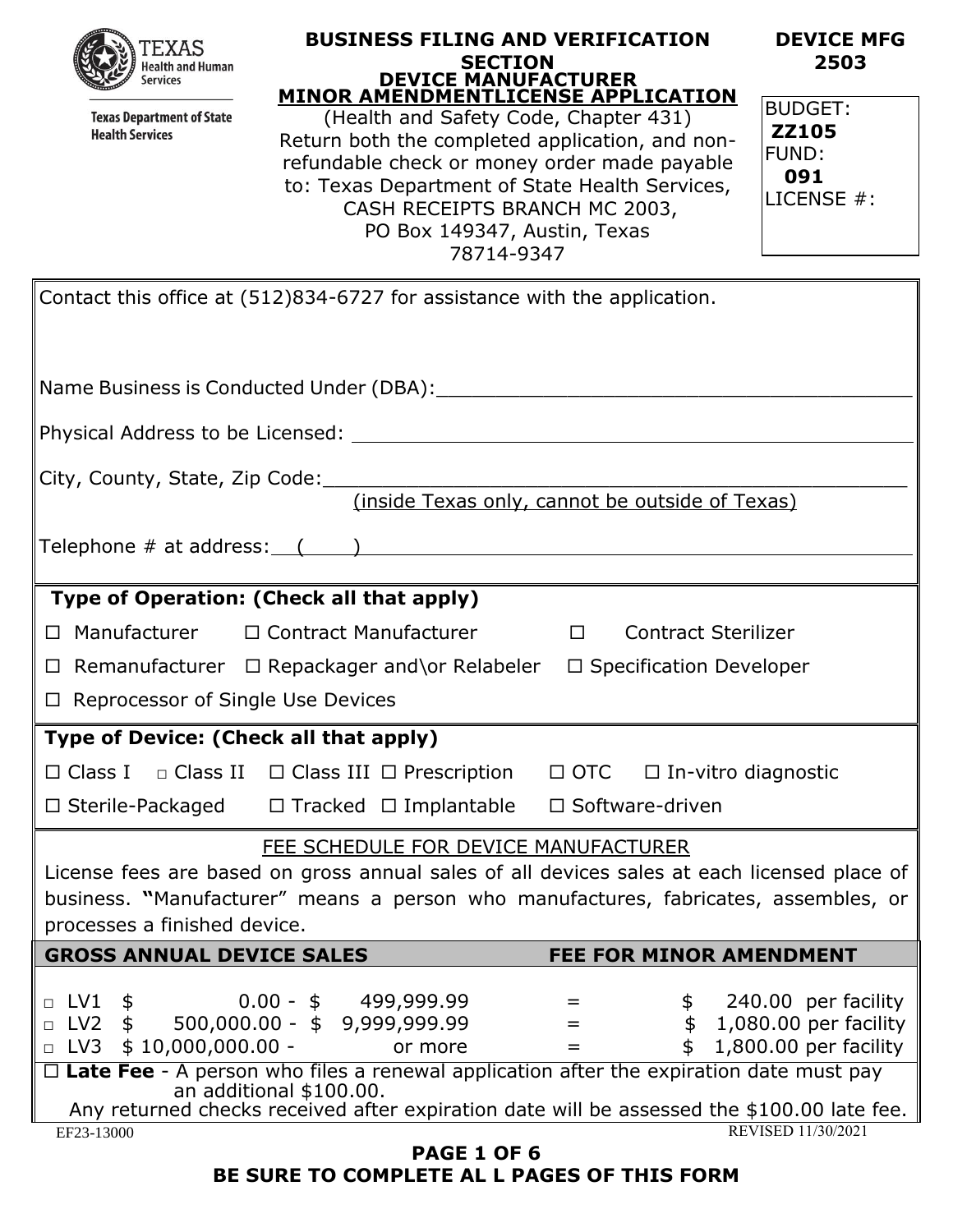#### **Exemption from license fee:**

25 TAC 229.427 A person is exempt from the license fees required by this section if the person is a charitable organization, as described in the Internal Revenue Code of 1986, 501(c)(3), to a nonprofit affiliate of the organization, to the extent otherwise permitted by law.

**VERIFICATION:** I swear or affirm that all information in this application is true and correct. I further certify by signature hereon, that I am authorized to execute this document on behalf of the corporation and am eligible to receive a license. If signing this as owner of a sole proprietorship, I am not delinquent in the payment of any child support owed under Chapter 232, Family Code. If signing as a sole proprietor, I certify I have filed the assumed name certificate in appropriate counties pursuant to Business and Commerce Code, Chapter 36. I further certify that I have read and understand Chapter 431 of the Health & Safety Code, the applicable provisions of 25 Texas Administrative Code, Chapter 229, and agree to abide by them.

| ∫sign<br>here▶     | Date: |                       |                                 |
|--------------------|-------|-----------------------|---------------------------------|
| <b>Print Name:</b> |       | □ Partner             | □ Corporate Designee /<br>Agent |
|                    |       | <b>Title:</b> □ Owner | □ President                     |

PRIVACY NOTIFICATION: With few exceptions, you have the right to request and be informed about information that the State of Texas collects about you. You are entitled to receive and review the information upon request. You also have the right to ask the state agency to correct any information that is determined to be incorrect. You may visit our website listed below for more information on the Privacy Notification (Reference: Government Code, Section 552.021, 552.023 and 559.004).

# **ALL SIX PAGES OF THE APPLICATION FORM MUST BE COMPLETED BEFORE A LICENSE WILL BE ISSUED.** Please allow 4-6 weeks for

processing**.** 

Visit our website at: [www.dshs.texas.gov](http://www.dshs.texas.gov/)

Please address **correspondence only** to: Texas Department of State Health Services Food and Drug Licensing Group, MC 2835 PO Box 149347 Austin, Texas 78714-9347

# **PAGE 2 OF 6**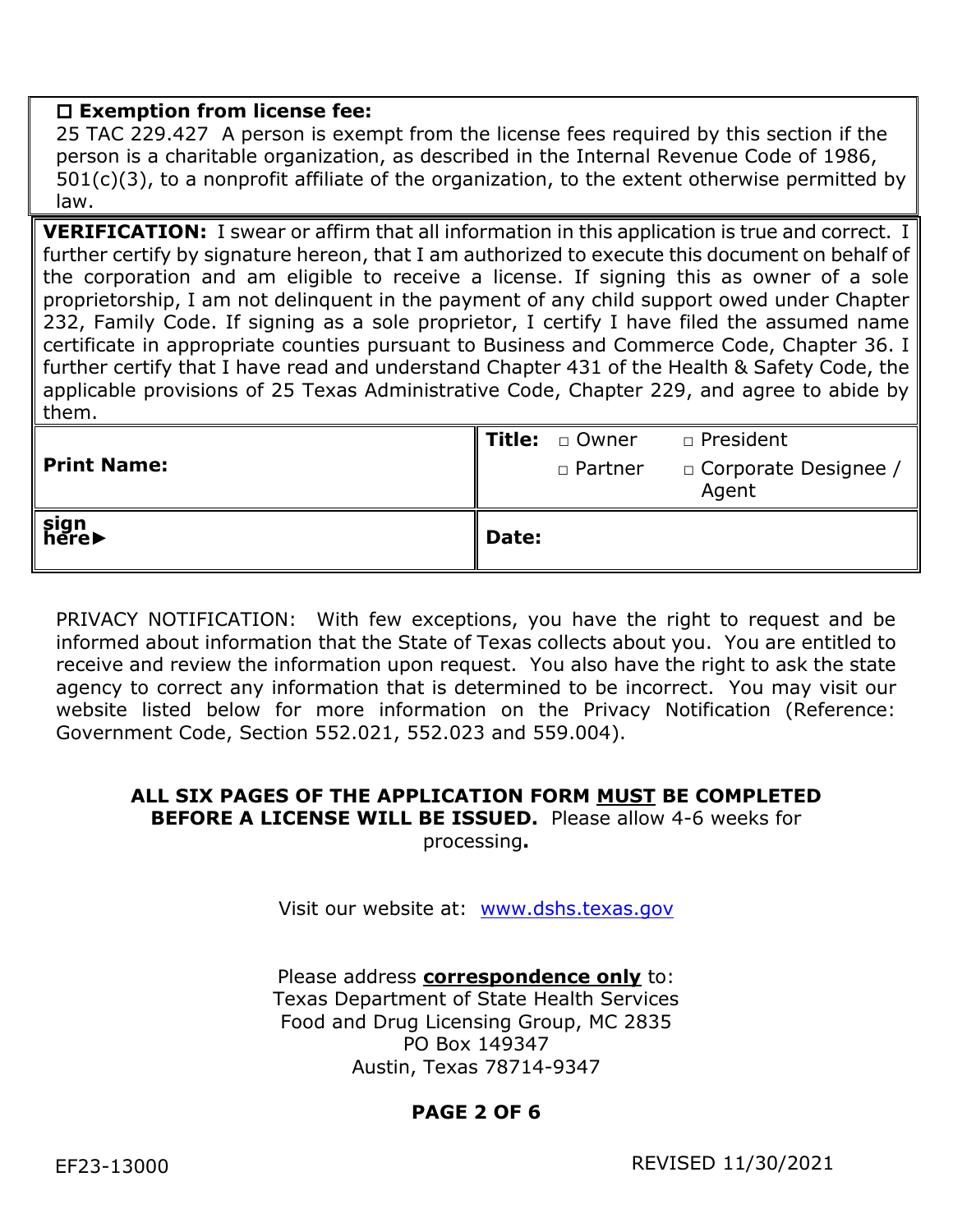**PURPOSE OF THIS APPLICATION:** Mark appropriate box to indicate purpose of application, and/or any changes in status of firm.

 **Amendment of ownership name** (this does not include an ownership change)**:** This means the EIN/Taxpayer Numbers are remaining the same and the firm has submitted an amendment with the Secretary of State and the Comptroller's office. The current expire date remains in effect.

If change affects multiple licensed locations, contact us at 512-834-6727.

License number: \_\_\_\_\_\_\_\_\_\_\_\_\_\_\_\_\_\_\_\_\_\_\_\_\_ Effective date of change: \_\_\_\_\_\_\_\_\_\_\_\_

 **Amended DBA name or location**: If change affects multiple licensed locations contact us at 512-834-6727 prior to submitting application. The current expiration date remains in effect for an amendment only.

| $\square$ Location change (previous location): |  |
|------------------------------------------------|--|
|                                                |  |

 $\Box$  DBA Name Change (previous):

 $\square$  Other:

**Current license number:**  $\blacksquare$ 

**Effective date of change:** \_\_\_\_\_\_\_\_\_\_\_\_\_\_\_\_\_\_\_\_\_\_\_

 **Renewal**: Renewals are valid from the anniversary date. Failure to submit the renewal fee before the expiration date will result in a delinquency fee for each location and must be remitted before the license will be issued. **Note** – if you are submitting an amendment with the renewal, call our office prior to submitting the application. The renewal and amendment carry separate fees that will be due.

| $\Box$ Notice that this firm is out of business.                                | Date: |
|---------------------------------------------------------------------------------|-------|
| $\Box$ Not required to license – reason:<br>$Cian \theta$ data wage 1 and ustum |       |

Sign & date page 1 and return.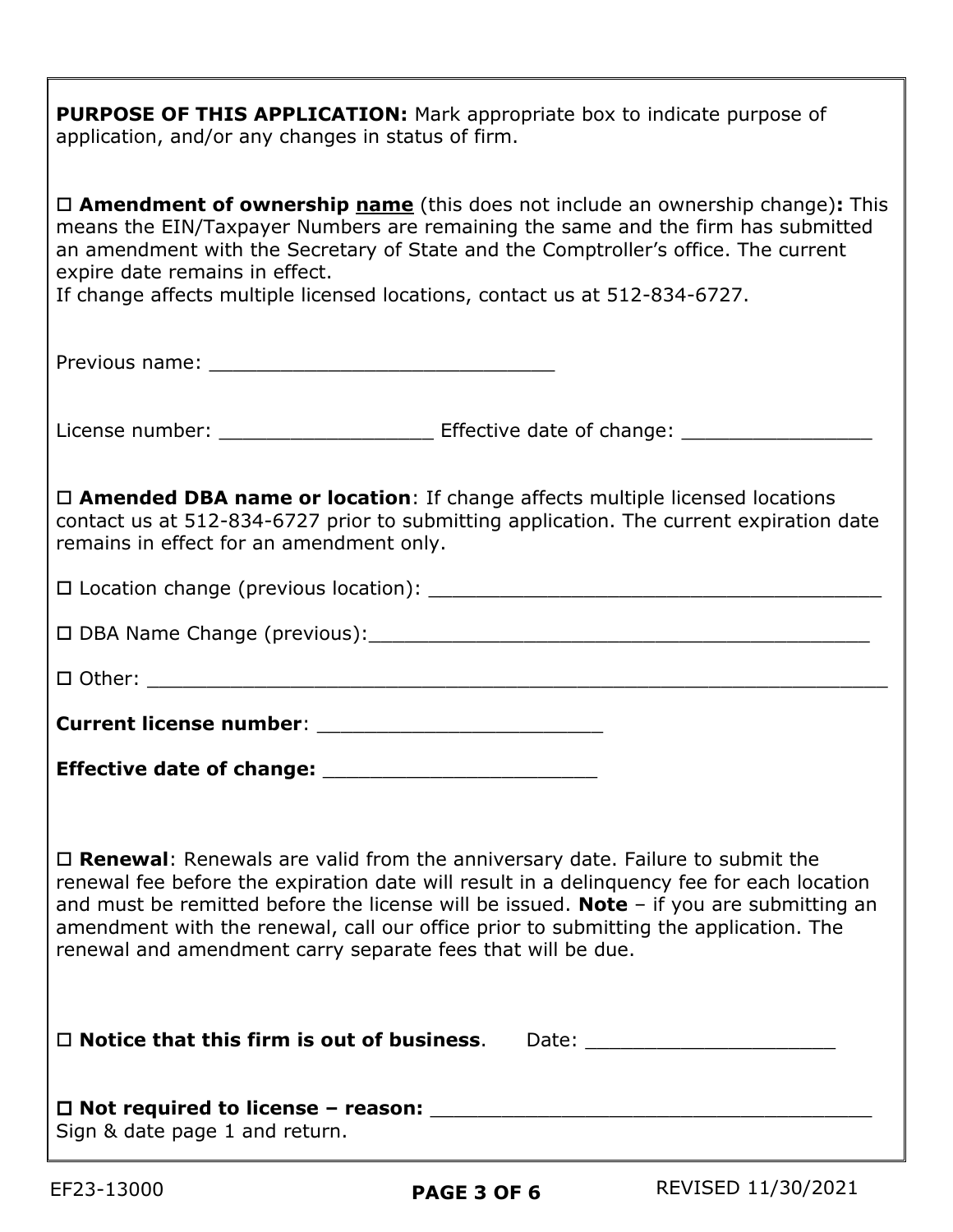# **RESPONSIBLE INDIVIDUAL IN CHARGE AT PHYSICAL ADDRESS**

A license cannot be issued for manufacturing or holding of foods for distribution in any room used as living or sleeping quarters; or for the manufacturing, assembling, testing, processing, packing, holding or labeling of drugs and/or devices from any personal residence**.**

**Please note: Only** drug, device, and/or certificate of authority applicants are required to fill in residence address, driver's license number, and date of birth**.**

\_\_\_\_\_\_\_\_\_\_\_\_\_\_\_\_\_\_\_\_\_\_\_\_\_\_\_\_\_\_\_\_\_\_\_\_\_\_\_\_\_\_\_\_\_\_\_\_\_\_\_\_\_\_\_\_\_\_\_\_\_\_\_\_\_\_\_\_\_

\_\_\_\_\_\_\_\_\_\_\_\_\_\_\_\_\_\_\_\_\_\_\_\_\_\_\_\_\_\_\_\_\_\_\_\_\_\_\_\_\_\_\_\_\_\_\_\_\_\_\_\_\_\_\_\_\_\_\_\_\_\_\_\_\_\_\_\_\_

Name & title **Date of birth** 

Residence address *Driver's* license number

### **BUSINESS HOURS OF OPERATION** \_\_\_\_\_\_\_\_\_\_\_\_\_\_\_ **to** \_\_\_\_\_\_\_\_\_\_\_\_\_\_\_\_\_

# **WEBSITE/INTERNET ADDRESS:** \_\_\_\_\_\_\_\_\_\_\_\_\_\_\_\_\_\_\_\_\_\_\_\_\_\_\_\_\_\_\_\_\_\_\_\_\_

| MAILING ADDRESS INFORMATION (The license and/or courtesy renewal notice will<br>be sent to the address below).                                                                                                                |
|-------------------------------------------------------------------------------------------------------------------------------------------------------------------------------------------------------------------------------|
|                                                                                                                                                                                                                               |
|                                                                                                                                                                                                                               |
|                                                                                                                                                                                                                               |
| Name of application preparer (contact person): _________________________________                                                                                                                                              |
|                                                                                                                                                                                                                               |
|                                                                                                                                                                                                                               |
| Fax number for contact person: The same state of the state of the state of the state of the state of the state of the state of the state of the state of the state of the state of the state of the state of the state of the |

**LICENSE HOLDER INFORMATION:** Please enter the 11-digit State Tax Payer's Identification number on file with the Texas Comptroller of Public Accounts. Enter the 9 digit Federal Employee Identification Number **(EIN).**

\_\_\_\_\_\_\_\_\_\_\_\_\_\_\_\_\_\_\_\_\_\_\_\_\_\_\_\_\_\_\_\_\_\_\_\_\_\_\_\_\_\_\_\_\_\_\_\_\_\_\_\_\_\_\_\_\_\_\_\_\_\_\_\_\_\_\_\_\_

**Taxpayer number and a set of the EIN number**  $\blacksquare$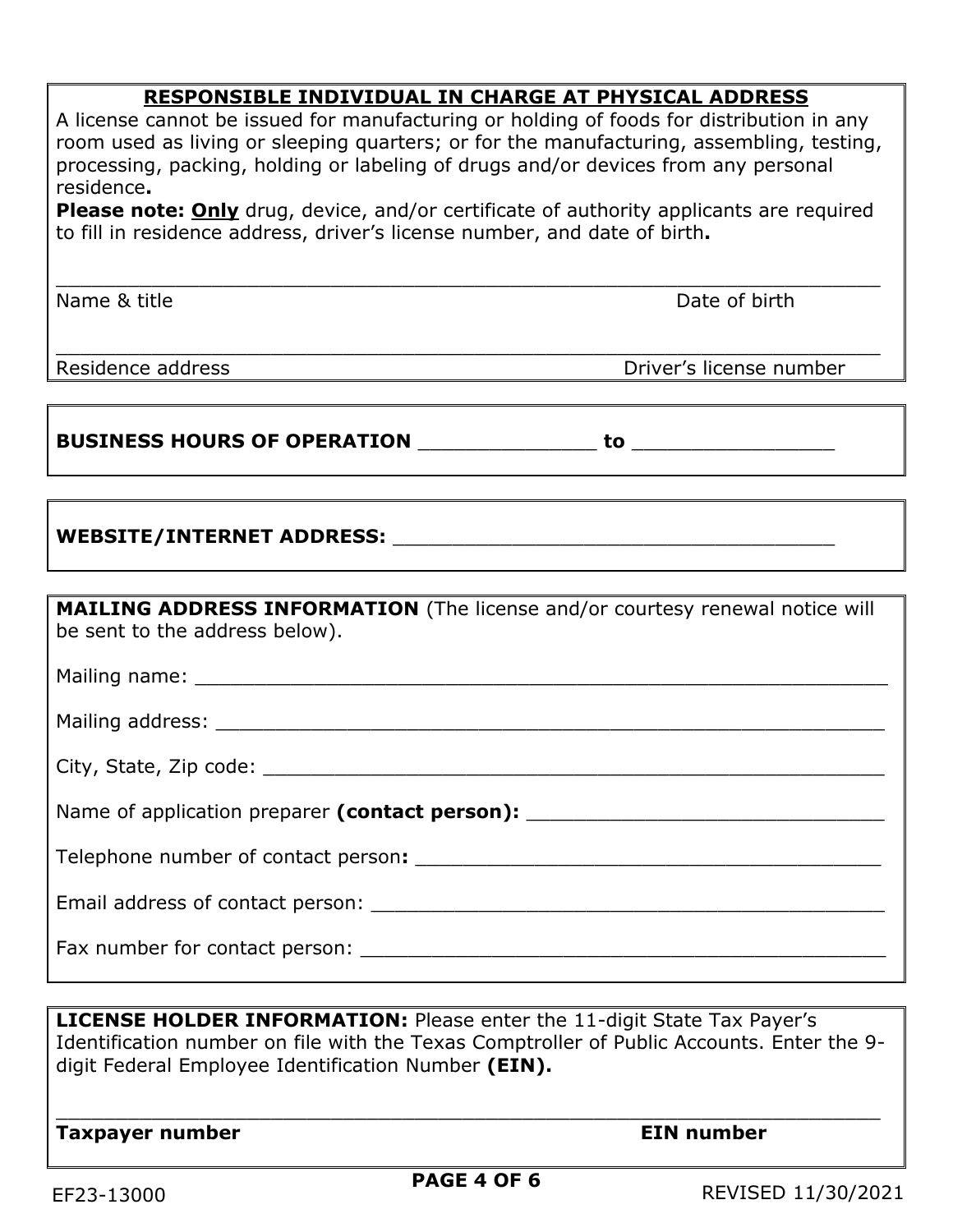**Please note: Only** for Drug, Device, and/or Certificate of Authority applications:

Has the applicant, licensee, and/or managing officer(s) been convicted of a felony or misdemeanor?  $\Box$  Yes  $\Box$  No

**If yes,** please attach a statement explaining the conviction and include a copy of the driver's license with the application.

For the information below, complete the **box** that applies to the ownership of the license. **In addition**, **where stated below, residence address, driver's license number**, **and date of birth are required**.

| □ Sole Owner / Proprietorship                           |            |            |
|---------------------------------------------------------|------------|------------|
|                                                         |            |            |
|                                                         |            |            |
| Residence address                                       | <b>DLN</b> | <b>DOB</b> |
| □ Association □ State Agency                            |            |            |
|                                                         |            |            |
|                                                         |            |            |
|                                                         |            |            |
|                                                         |            |            |
|                                                         |            |            |
| Residence address                                       | <b>DLN</b> | <b>DOB</b> |
|                                                         |            |            |
| Residence address                                       | <b>DLN</b> | <b>DOB</b> |
|                                                         |            |            |
| $\square$ Partnership $\square$ LP $\square$ LLP<br>LID |            |            |
|                                                         |            |            |
|                                                         |            |            |
|                                                         |            |            |

(partnership information continued on next page)

#### **PAGE 5 OF 6**